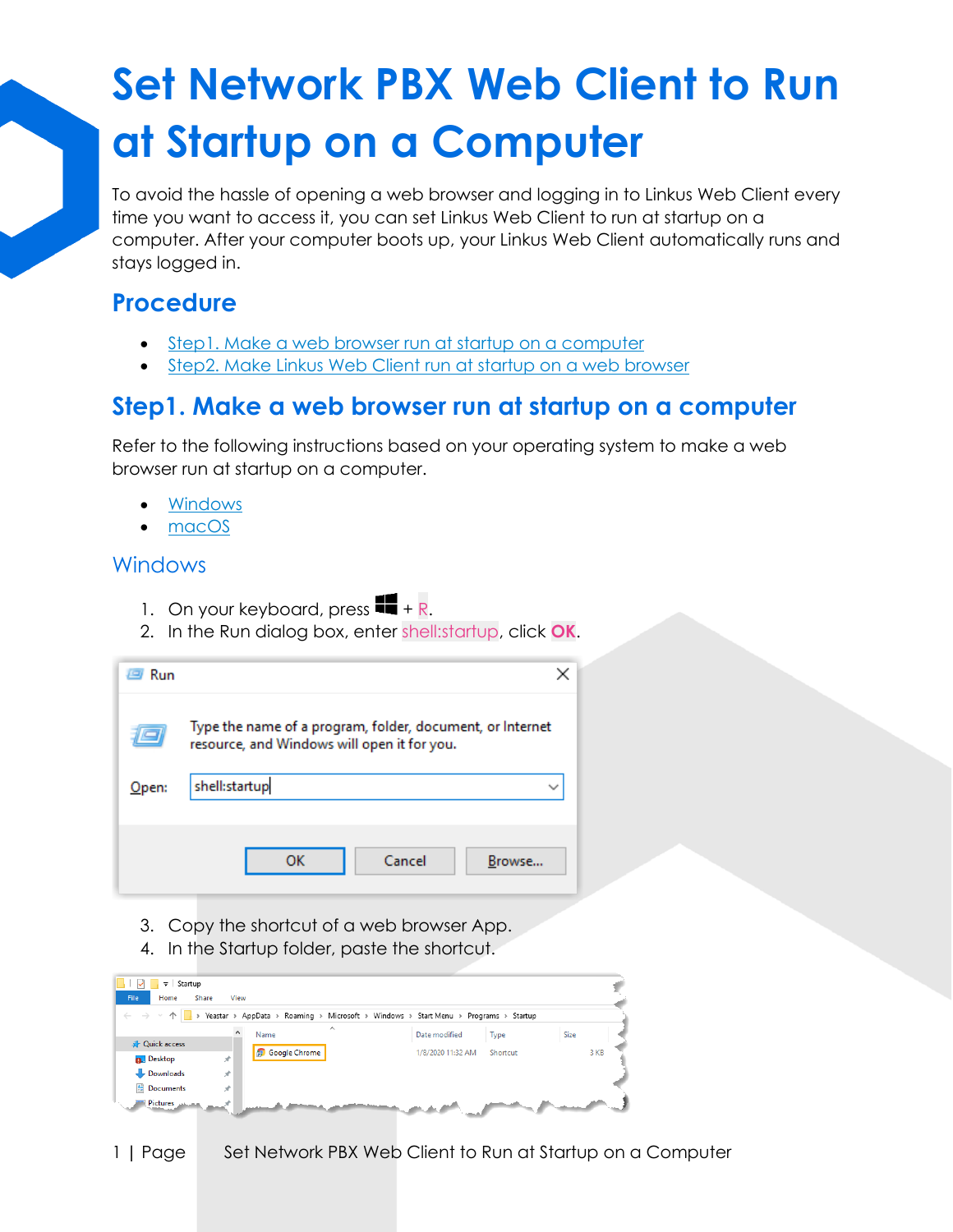# **Set Network PBX Web Client to Run at Startup on a Computer**

The web browser will run at startup on Windows.

#### macOS

- 1. Go to **System Preferences** > **Users & Groups**, click **Login Items** tab.
- 2. Click  $+$  to add a web browser App.

| Current User                      |                                                      | Password                                                                | Login Items |      |  |  |
|-----------------------------------|------------------------------------------------------|-------------------------------------------------------------------------|-------------|------|--|--|
| $\bullet$ Yeastar<br>$\sim$ Admin | These items will open automatically when you log in: |                                                                         |             |      |  |  |
| Other Users<br>Guest User<br>Off  | Item                                                 |                                                                         | Kind        | Hide |  |  |
| Login Options<br>$^{+}$           | column next to the application.<br>$^+$              | To hide an application when you log in, select the checkbox in the Hide |             |      |  |  |

3. In the pop-up window, select a desired web browser App and click **Add**.



The web browser will run at startup on macOS.